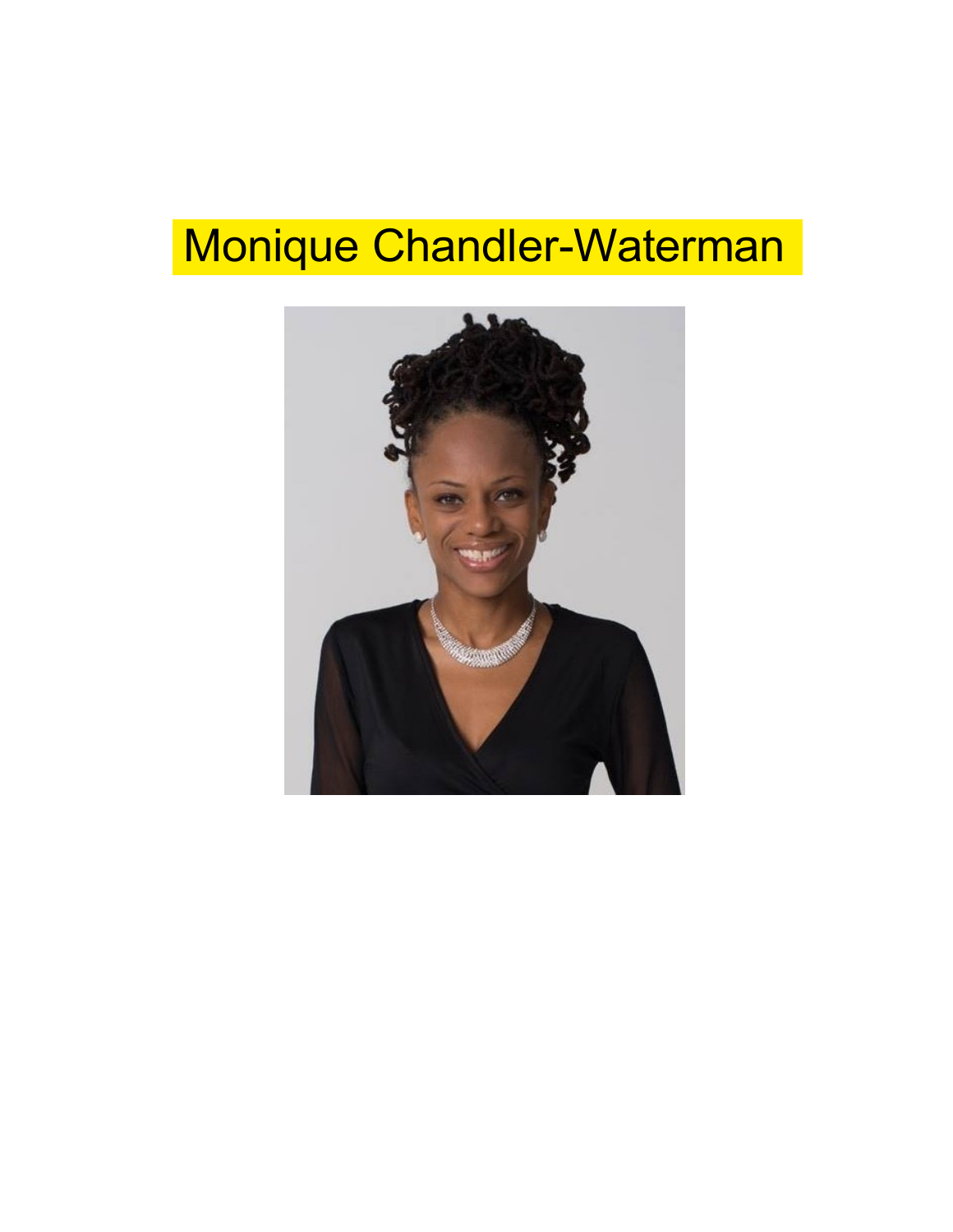# **Candidate Contact Information & Campaign Information**

| Candidate Name                         | Cell Phone | Email |
|----------------------------------------|------------|-------|
| Monique Chandler-Waterman              |            |       |
|                                        |            |       |
| Campaign Manager                       | Cell Phone | Email |
| Vaughn Mayers                          |            |       |
|                                        |            |       |
| <b>Special Election Party Name</b>     |            |       |
| A Vital Voice                          |            |       |
| <b>Campaign Office Address</b>         |            |       |
| 4111 Glenwood Road, Brooklyn, NY 11210 |            |       |
| Campaign Website                       |            |       |
| www.moniquefornyc.com                  |            |       |

# **Personal Initiatives**

1. Do you feel that promoting the humane treatment of animals should be a priority for the NYC Council?

**I do believe that part of my role as a Council Member will be in ensure the humane treatment of animals. Pets to so many are beloved members of the family, as such I believe it will be my duty as a Council Member to speak out on behalf of animals.** 

2. Do you have any achievements to date on humane issues, *e.g*. supporting humane legislation, adopting a shelter pet, volunteering with an animal rescue organization, supporting any national or local animal protection orgs, living a plant-based (vegan or vegetarian) lifestyle, etc.? Did you grow up with any pets or currently live with any pets?

**I do not currently own any pets, but my husband and I have made a deal with our children that for all the sacrifices they are making during my campaign, we will adopt a puppy following the election. We are all very excited to add another member to the Chandler-Waterman family.** 

**I do strongly support efforts in the state legislature to pass legislation to ban puppy mills in New York. It is revolting to me that so many dogs are sentenced to a lifetime of living in a cramped cage.** 

3. Will you commit to having a designated person in your office to handle animal issues?

**yes**

# **Policy Positions**

# **1. Companion Animals: Pet Stores**

The puppy and kitten mill/pet store connection create lives of misery from beginning to end. Breeding facilities and pet stores have repeatedly been found to have poor sanitation, infectious disease, animals overcrowded in cages with no exercise, lack of proper veterinary care, lack of protection from harsh weather conditions, and lack of adequate food and water. These conditions result in great suffering, and many sick offspring are sold to unaware consumers. With millions of homeless animals languishing in shelters (including 30,000 homeless pets in NYC), why should pet stores and breeders be allowed to profit off the backs of animals?

*Would you cosponsor and vote for Reso 798 introduced by Council Member Justin Brannan, in support of state legislation to ban the sale of cats, dogs, and rabbits in pet stores?* More info here and here.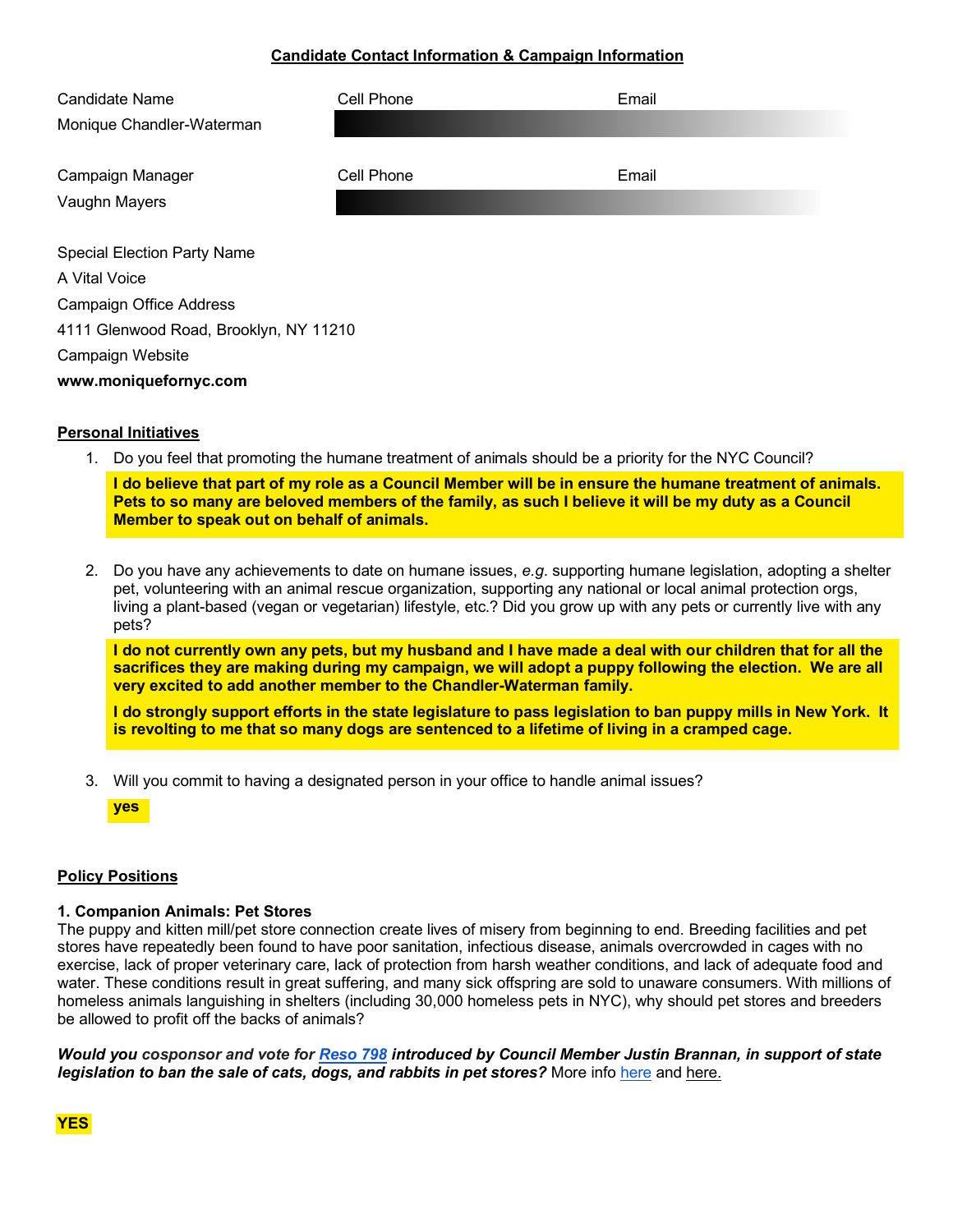# **2. Animals Used For Fashion: Fur**

Fur farms breed and confine animals in tiny, filthy cages where they suffer intense stress and unimaginable cruelty. They are beaten, bludgeoned, anally/vaginally electrocuted, and often skinned alive. Trapping animals in the wild is no better animals are trapped in cruel leg hold traps where they can suffer for days in excruciating pain — starving, until the trapper returns to shoot or bludgeon them to death. Mother coyotes are known to attempt to chew off their own legs trying to break free, desperate to get back to their young pups. Many other animals are unintentionally caught and killed in these traps, including household pets. West Hollywood, Berkeley, and San Francisco have enacted bans on the sale of fur. Several countries such as Norway, Croatia, Czech Republic, Germany, Japan, and the U.K. have taken steps to close fur farms. With public awareness and innovative alternatives on the rise, popular designers such as Versace, Gucci, Michael Kors, BCBG Max Azria, Gap Inc., and The North Face have stopped using all animal fur. New York can get quite cold, but there is never an excuse to contribute to such suffering when so many viable, stylish, and warm ethical alternatives exist such as Vaute Couture, Hemp Hoodlamb, Wully Outerwear, Save The Duck and Noize.

*Would you cosponsor and vote for Intro 1476, introduced by Speaker Corey Johnson, that would ban the sale of new apparel products using real animal fur?* More info here.

**YES** 

# **3. Animals Used For Food: Foie Gras and Force-Fed Animals**

Foie Gras, or fatty liver, is produced with massive animal suffering. To enlarge the livers of ducks and geese, workers jam metal poles down the animals' throats in order to feed them up to four pounds of food per day. This process, known as "gavage", causes the birds' livers to swell ten times their normal size. Multiple undercover investigations of Hudson Valley Foie Gras (the only foie gras producer in New York) from organizations like Mercy For Animals and PETA show animal torture including death from force-feeding, ducks hyperventilating as their unnaturally large livers pressed against their lungs, birds with open, bleeding wounds left to suffer in tiny wire cages without proper veterinary care, and fully conscious ducks being shackled upside down and having their throats cut open. California has banned the sale of foie gras along with a dozen countries. Because of its cruelty, businesses like Costco, Safeway, Target, Whole Foods Market, and Wolfgang Puck have also refused to sell these products.

*Would you cosponsor and vote for Intro 1378, introduced by Council Member Carlina Rivera, that would ban the sale of products from force-fed birds?* More info here and here.

# **YES**

# **4. Requiring Homeless Shelters Accommodate Companion Animals**

Currently, shelters provided by or under contract with the Department of Homeless Services do not allow or accommodate pets. Individuals seeking shelter are forced to abandon their animals to be admitted, and thus, often choose to live on city streets. More info here and here.

- *A) Would you cosponsor and vote for Intro 1483, introduced by Council Member Steve Levin, which would require the Department of Homeless Services, in collaboration with the Department of Social Services, to develop a plan to accommodate pets of homeless individuals and families with the objective of providing pet-friendly shelters and identifying other temporary pet care arrangements that would allow homeless pet-owners to keep their pets.*
- *B) Would you cosponsor and vote for Intro 1484, introduced by Council Member Steve Levin, which would require DHS to report, on a monthly basis, information on the placement or disposition of pets that belong to people who enter homeless shelters?*

**YES and YES**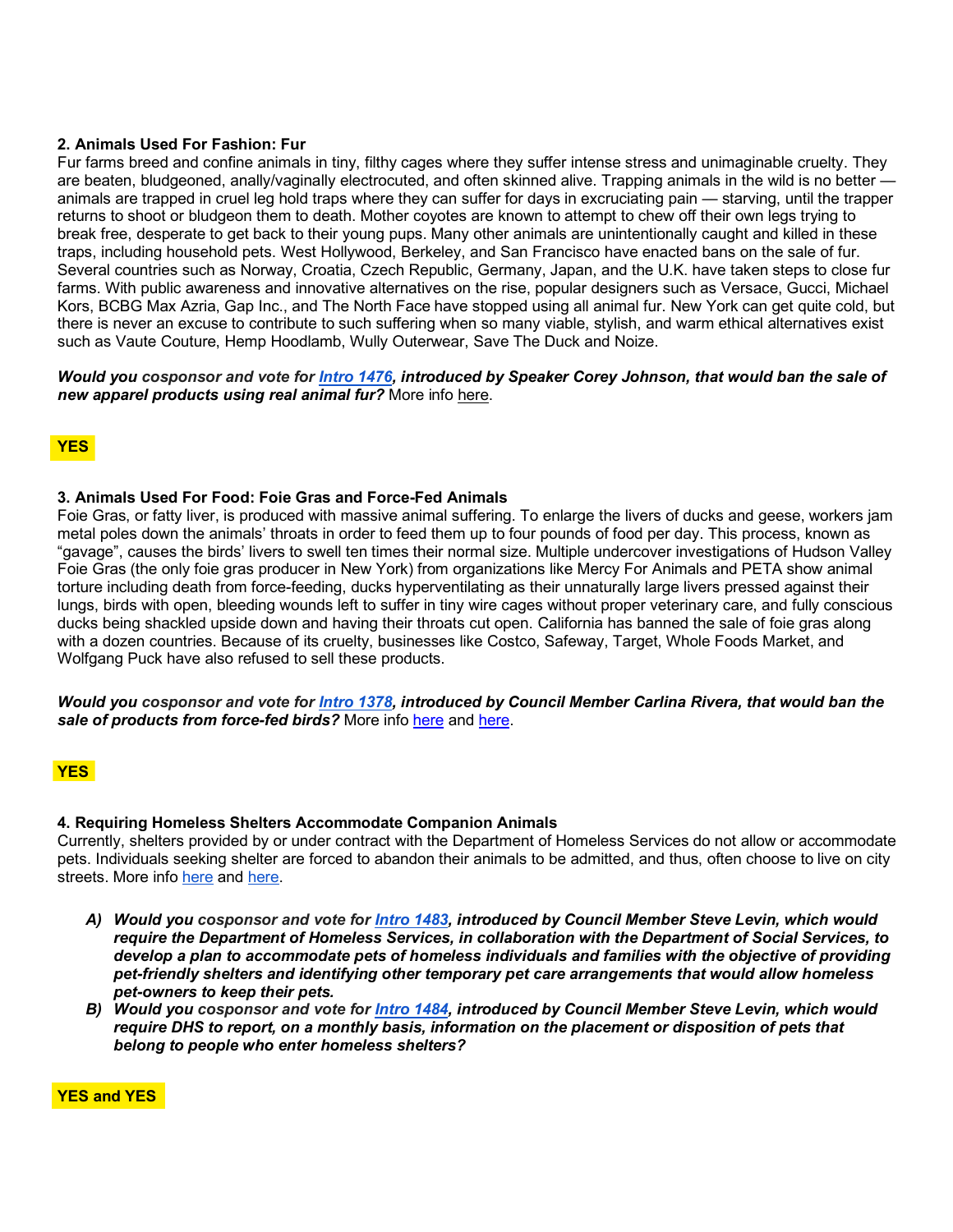# **5. Bird-Friendly Glass in New Building Construction**

New York City is a vital ecological pit stop for millions of migratory birds. Tragically, between 90,000 and 230,000 birds die in building collisions just in New York City every year. Birds collide with buildings and die because of glass, which they don't typically perceive as a barrier. A window that's reflecting trees and sky looks like trees and sky, or they are attracted to something on the inside, and they fly into the glass at fatal speeds. These deaths can be prevented. Read more.

*Would you cosponsor and vote for Intro 1482, introduced by Council Member Rafael Espinal, that would require 90 percent of all glass installed on newly constructed or altered buildings be treated to reduce bird strike fatalities?* 

**YES** 

# **6. Wildlife Trapping**

The Wild Bird Protection Act will protect NYC's wild birds from the cruel and illegal practice of netting them for use as live targets in shooting contests. Stealing wild birds such as pigeons, starlings, sparrows and robins involves luring them with bird seed in parks and on sidewalks and then violently snapping hundreds up at once in large mechanical nets, often resulting in painful injuries such as broken legs and wings. This illegal practice continues because our laws are not sufficient to deter this disturbing practice. Current regulations are mere violations which result in small fines, which is the cost of doing business for those who commit these acts in NYC to fuel the pigeon shoots in Pennsylvania. This bill will simply make the current murky laws clearer and also increase the penalty to a misdemeanor punishable by fines up to \$1,000 and jail time up to one year.

*Would you cosponsor and vote for Intro 1202, introduced by Council Member Carlina Rivera, that would help protect our urban wildlife from being cruelly taken from their natural homes by increasing penalties for illegally stealing birds?* More info here.

**YES** 

# **7. Public Health: Humane Education and Healthier Choices In Public Schools**

Section 809 of the New York State Education Law requires instruction in the "humane treatment and protection of animals … in every elementary school under state control or supported wholly or partly by public money of the state." Although there is a penalty for non-compliance, the legislation has remained unenforced, and many educators and administrators are unaware of this statutory requirement.

A) *Would you cosponsor and vote for Intro 1465, by Council Member Danny Dromm, which would require the Department of Education to report on humane animal treatment instruction in public elementary schools?*  More info here.

#### **YES**

*B) Would you cosponsor and vote for Reso 379, by Council Member Helen Rosenthal, which recognizes 'Meatless Monday" in NYC: a national and international campaign that encourages people to enjoy meatfree meals on Mondays to improve their personal and public health, animal welfare, wildlife protection, and environmental and agricultural sustainability?* More info here.

# **YES**

C) *Would you cosponsor and vote for Reso 238, by Council Member Fernando Cabrera, which calls on the NYC Department of Education to ban processed meats from being served in public schools?* More info here.

**YES**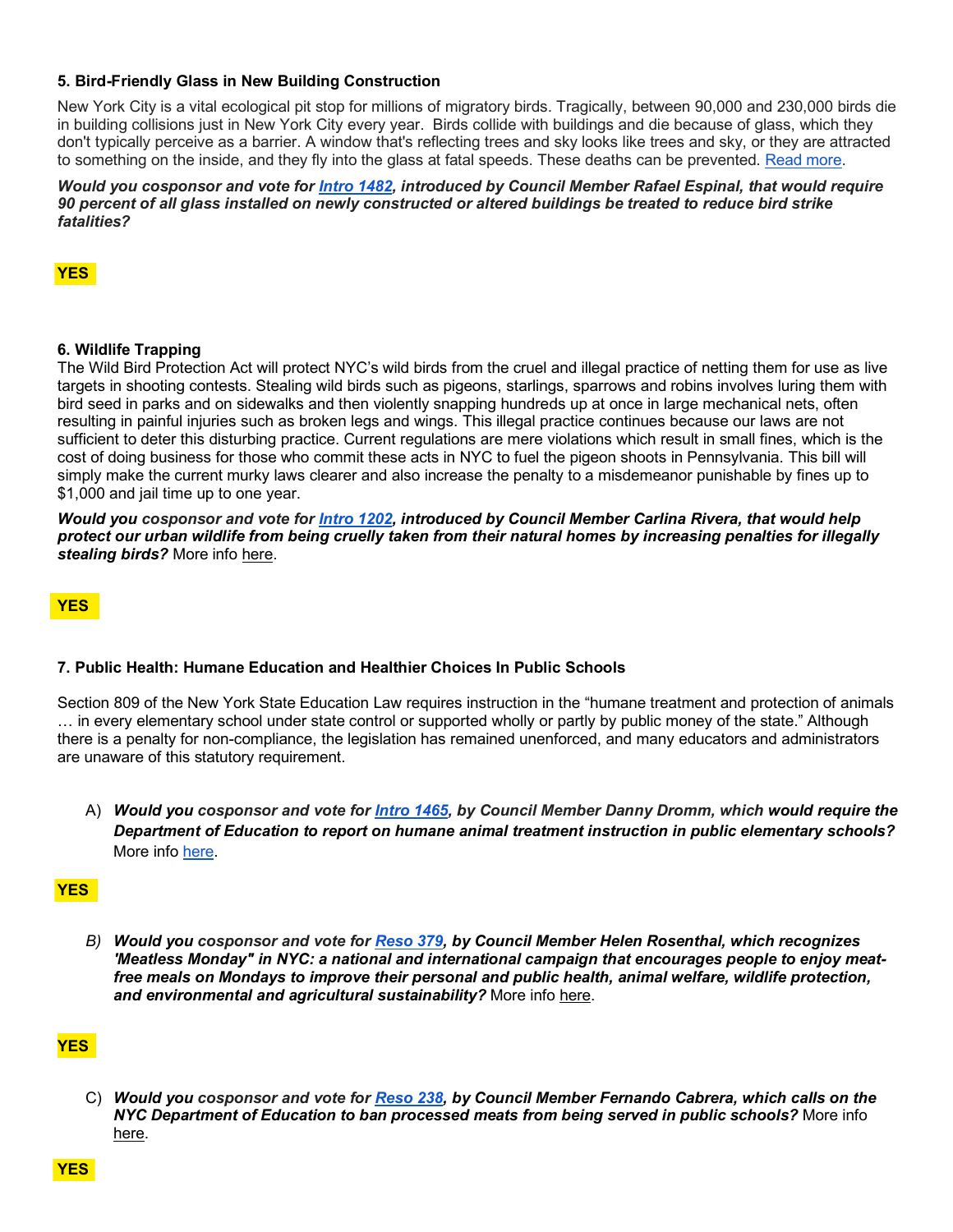# **8. Animals Used For Experimentation: School Hatching Projects**

We urge school teachers to replace bird-hatching projects with learning activities that teach life processes without the use of live animals. School classroom incubation and hatching projects of baby chicks and ducks is cruel and leads to the abandonment and death of countless young birds each year. When the cute baby birds grow up, schools realize that they have no plan for the adult birds. The birds are often abandoned in city parks where they cannot survive on their own, or dumped at local animal rescues who are already overburdened with unwanted animals. Hatching projects encourage the view that animals are disposable objects instead of requiring a lifetime of care and commitment. Additionally, hatchingproject birds are deprived of a mother hen, which is why so many classroom chicks are sickly, dehydrated and crippled at birth.

*Would you cosponsor and vote for legislation that would prohibit schools from using live baby chickens and ducks for classroom projects?* More info here and info on similar initiative at the state level here.

**YES** 

# **9. Cat Declawing**

People usually declaw a cat for convenience, in an attempt to protect furniture. Cats' claws play an important role in various aspects of their lives, for example, cats use their claws to assist in climbing and maintaining balance, to help them fully stretch, to relieve stress through kneading and to escape danger. Declawing, or onychectomy, involves the removal of all or most of the last bone of each of the toes of the front feet, and tendons, nerves and ligaments that allow for normal function of the paw are severed, resulting in intense and chronic pain and other serious medical issues. Declawing does fundamental damage to cats both physically and in behavioral ways. Declawed cats often develop behavioral problems that lead to their being surrendered to animal shelters. There are harmless ways to manage undesirable behavior through simple training and other established methods. Read more.

*Would you cosponsor and vote for Intro 1477, introduced by Council Member Justin Brannan, that would ban the practice of non-therapeutic and elective cat declawing?* 

**YES** 

# **10. Carriage Horses**

Advocates have long called out the poor working and living conditions for horses used for NYC carriage rides. These horses are still forced to work in extreme weather conditions, including high heat and humidity. The temperature at street level in New York could be as much as much as 45 degrees Fahrenheit higher than the temperature recorded by the U.S. Weather Bureau, and the temperature of the ground where horses stand can reach 115 degrees. Currently, carriage horses are only prohibited from working when the temperature exceeds 90 degrees Fahrenheit outside, and there is no limit for high humidity.

*Would you cosponsor and vote for Intro 1425, introduced by Council Member Keith Powers, which would take humidity into account and stop horses from working when the heat index, or "real feel" hits 90 degrees?*

**YES**